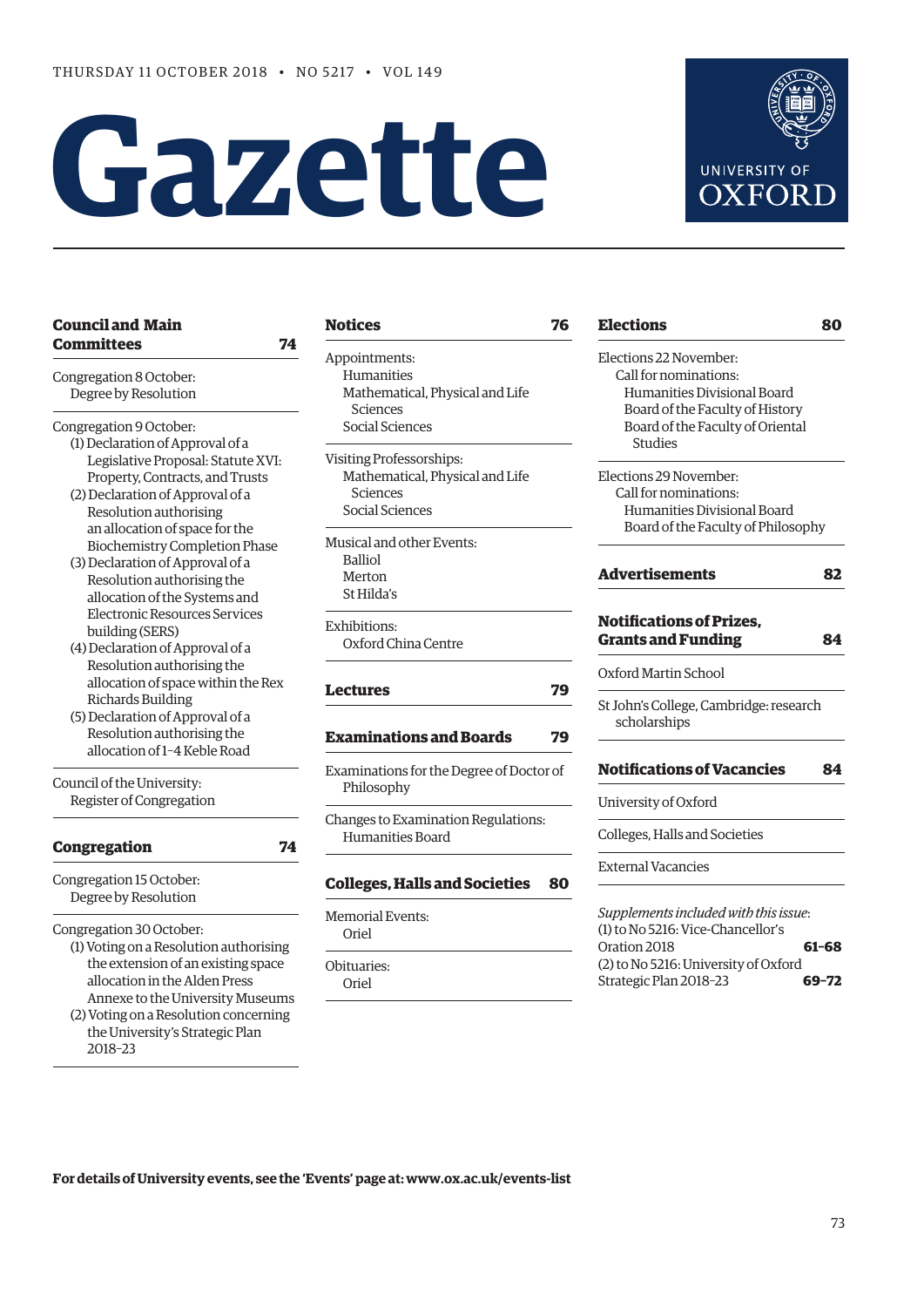## <span id="page-1-0"></span>Council and Main Committees

## Congregation

| Congregation |  |
|--------------|--|
|--------------|--|

8 October

**Degree by Resolution**

*This content has been removed as it contains personal information protected under the Data Protection Act.*

| Congregation |  |
|--------------|--|
|--------------|--|

9 October

No notice of opposition having been given, the Vice-Chancellor declared approved the legislative proposal (1) concerning Statute XVI: Property, Contracts and Trusts, and the resolutions (2) concerning the allocation of space for the Biochemistry Completion Phase, (3) concerning the allocation of the Systems and Electronic Resources Services building (SERS), (4) concerning the allocation of space within the Rex Richards Building and (5) concerning the allocation of 1–4 Keble Road.

#### **(1) Declaration of Approval of a Legislative Proposal: Statute XVI: Property, Contracts, and Trusts**

**(2) Declaration of Approval of a Resolution authorising an allocation of space for the Biochemistry Completion Phase**

**(3) Declaration of Approval of a Resolution authorising the allocation of the Systems and Electronic Resources Services building (SERS)**

**(4) Declaration of Approval of a Resolution authorising the allocation of space within the Rex Richards Building**

#### **(5) Declaration of Approval of a Resolution authorising the allocation of 1–4 Keble Road**

#### **Council of the University**

#### **Register of Congregation**

The Vice-Chancellor reports that the following names have been added to the Register of Congregation:

Barker, S A, Linacre Buckley, K E, University Development **Office** Cardelli, L A, Linacre Day, C L, Worcester Kerridge, S A, Oxford Vaccine Group Lvovsky, A, Keble Murphy Feddersen, K L, Research Services Page, K R, Oxford e-Research Centre Platonova, O, St Catherine's Smith, C C, Oxford Vaccine Group Themistocleous, A C, Faculty of Clinical Medicine

#### **Divisional and Faculty Boards**

For changes in regulations for examinations see 'Examinations and Boards' below.

**Congregation** 15 October

**Degree by Resolution**

*This content has been removed as it contains personal information protected under the Data Protection Act.*

**Congregation** 30 October

¶ Members of Congregation are reminded that any two members may, not later than **noon on 22 October**, give notice in writing to the Registrar that they wish to oppose or amend the resolutions concerning the space allocation at (1), or the Strategic Plan at (2) below (see the note on the conduct of business in Congregation below). If no such notice has been given, and unless Council has declared otherwise or the meeting has been adjourned, the resolutions shall be declared carried, and the meeting may be cancelled.

#### **(1) Voting on a Resolution authorising the extension of an existing space allocation in the Alden Press Annexe to the University Museums**

#### *Explanatory Note*

The museums currently occupy approximately 853 sqm (NUA) in the Alden Press Annexe under an allocation which expired on 30 September 2018. Redevelopment of the Old Power Station for the occupation of Saïd Business School is now imminent and vacation of this space is required as soon as possible. The museums' original strategy was to concentrate its collections in the basements of the Radcliffe Science Library (RSL) and at the Book Storage Facility at Swindon; however it has now become clear that substantial works are needed to the basements. Therefore, the museums continue to require the space in the Alden Press Annexe for storage of the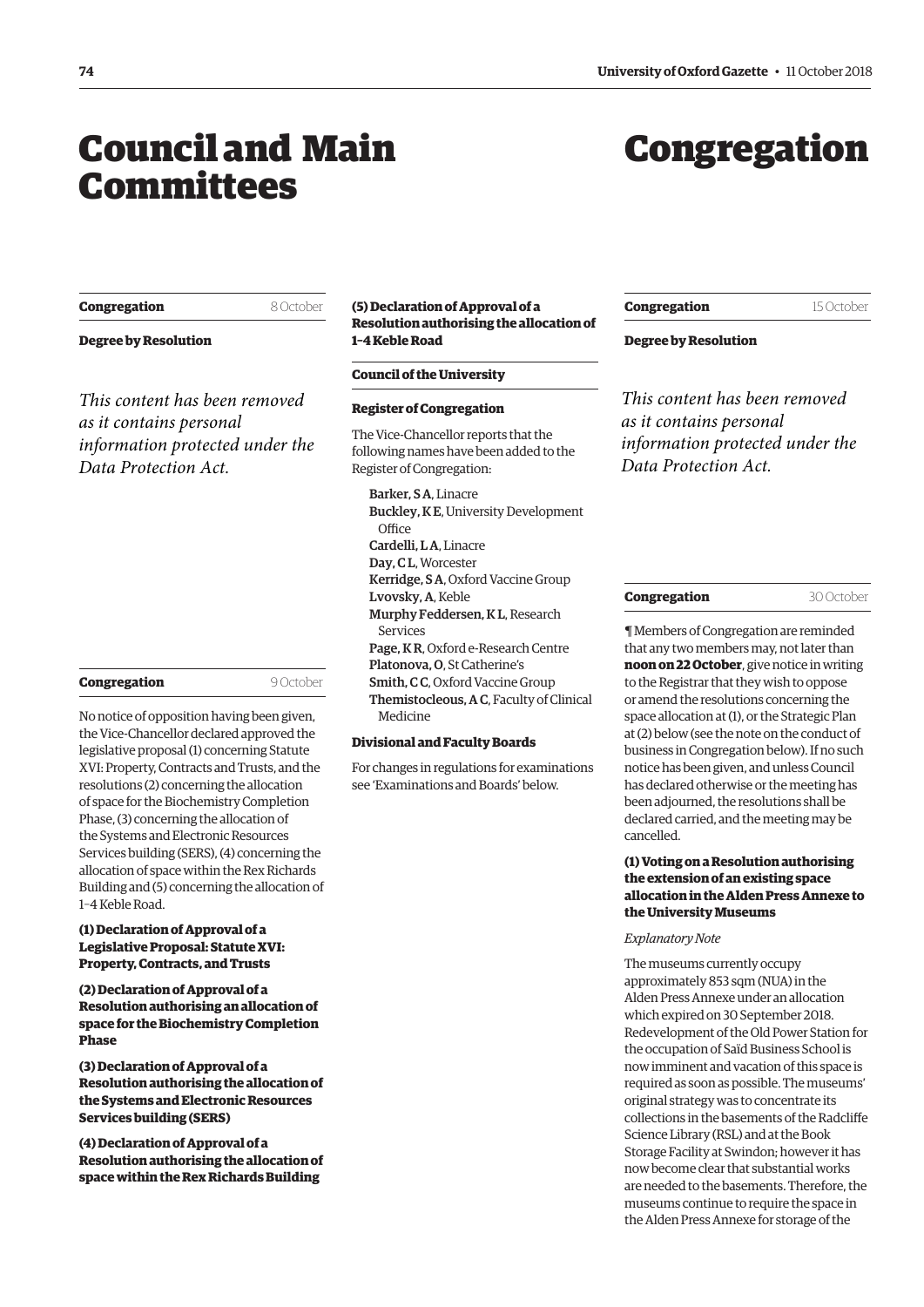collections until the RSL basements are available or until additional long-term space can be created at Swindon.

#### *Text of Resolution*

That the allocation to the University Museums (comprising the Ashmolean Museum, the Oxford University Museum of Natural History, Pitt Rivers Museum and the History of Science Museum) of approximately 853 sqm in the Alden Press Annexe be extended for a period of two years from 1 October 2018 to 30 September 2020 or until vacant possession is required for redevelopment, whichever comes first.

#### **(2) Voting on a Resolution concerning the University's Strategic Plan 2018–23**

#### *Explanatory Note*

The current University Strategic Plan covers the period 2013 to 2018. In Michaelmas term 2017, based on submissions from the divisions, the Planning and Resource Allocation Committee (PRAC) reviewed the priorities and recommended to Council that a consultation should be launched in Hilary term 2018 in order to develop a new Strategic Plan covering the period 2018 to 2023. On 5 February Council approved this approach and a first consultation was launched on 26 February 2018.

During Hilary term an initial list of priorities was considered by a number of committees and groups including: Research and Innovation Committee, Personnel Committee, Education Committee, Finance Committee, PRAC, Council, divisional boards and the Conference of Colleges. A parallel online consultation provided all members of the University with an opportunity to feed back their views on the previous Strategic Plan and on the initial priority list. 125 members of the University responded in writing to the consultation, in some cases on behalf of other formal or informal groups. Feedback from the Hilary term consultation informed an initial draft of the new Strategic Plan which was considered by Council committees, including PRAC, before being approved by Council at its meeting on 14 May 2018 for wider consultation during Trinity term. The draft plan was published on the University

website subsequently together with a digest of the comments which had been received during Hilary term. Overall it was intended that the new Strategic Plan should be shorter than the previous one, with a clearer link between the University's commitments and its priorities for action.

The draft Strategic Plan was then further considered by Council and its committees, Conference of Colleges and its subcommittees, and divisional boards and their subcommittees, at their meetings during Trinity term. In all, the draft was considered by around 40 committees and other fora, and additionally feedback was received directly from a number of college governing bodies. A second online consultation was launched on 29 May inviting comments on the draft Strategic Plan from current members of the University; 326 staff responded to the consultation (451 written responses in all). Six open meetings were held during Trinity term to provide staff with an opportunity to discuss different aspects of the draft plan; over 400 staff attended the open meetings. The open meetings were held in three different locations, including one meeting on the Old Road Campus, to try to ensure that all those wishing to attend a session had an opportunity to do so.

A final draft of the Strategic Plan was prepared following the Trinity term consultation. It was posted on the Strategic Plan website before the meeting and was approved by Council at its meeting on 9 July as the final version for submission to Congregation at its week 4 meeting in Michaelmas term 2018. Summaries of the feedback received through the two periods of consultation can be accessed at www. ox.ac.uk/staff/consultations/strategic-plan[consultation. The final version of the plan, as](www.ox.ac.uk/staff/consultations/strategic-plan-consultation)  approved by Council, has been available on this webpage throughout the Long Vacation.

During Michaelmas term 2018 an implementation plan will be developed to set out in more detail a programme to deliver the priorities outlined in the Strategic Plan. The implementation plan will be overseen by a programme board chaired by the Vice-Chancellor reporting to PRAC. PRAC has responsibility for monitoring and

implementing the Strategic Plan on behalf of Council.

#### *Text of Resolution*

That the Strategic Plan for 2018–2023, published as Supplement (2) to *Gazette* No 5216, 10 October 2018 (also available [at https://gazette.web.ox.ac.uk/files/un](https://gazette.web.ox.ac.uk/files/universityofoxfordstrategicplan2018-23-2tono5216pdf) iversityofoxfordstrategicplan2018-23- 2tono5216pdf), is approved.

¶ A meeting will be held at 2pm on 30 October in the Sheldonian Theatre to formally put the resolution at (2) above to Congregation. Further information on the practical arrangements will be published in due course.

If no notice of opposition or amendment to the resolution has been received in advance of the meeting, it may not be necessary to proceed to a vote on the resolution. If, having taken into account the speeches at the meeting, the Vice-Chancellor considers that a consensus may have been reached, she may announce that, in her opinion, the resolution is accepted or rejected as the case may be. If, however, six members of Congregation rise in their places (for example, if they disagree), a vote will be taken. If a vote is taken at the meeting, the Vice-Chancellor and the Proctors have determined that this will take place by paper ballot.

#### **Note on procedures in Congregation**

¶ Business in Congregation is conducted in accordance with Congregation Regulations 2 of 2002 [\(www.admin.ox.ac.uk/statutes/](http://www.admin.ox.ac.uk/statutes/regulations/529-122.shtml) [regulations/529-122.shtml\). A p](http://www.admin.ox.ac.uk/statutes/regulations/529-122.shtml)rintout of these regulations, or of any statute or other regulations, is available from the Council Secretariat on request. A member of Congregation seeking advice on questions relating to its procedures, other than elections, should contact Dr N Berry at the University Offices, Wellington Square [\(telephone: \(2\)80107; email: nigel.berry@](mailto:nigel.berry@admin.ox.ac.uk) admin.ox.ac.uk); questions relating to elections should be directed to the Elections Officer, Ms S L S Mulvihill (telephone: [\(2\)80463; email: elections.office@admin.](mailto:elections.office@admin.ox.ac.uk) ox.ac.uk).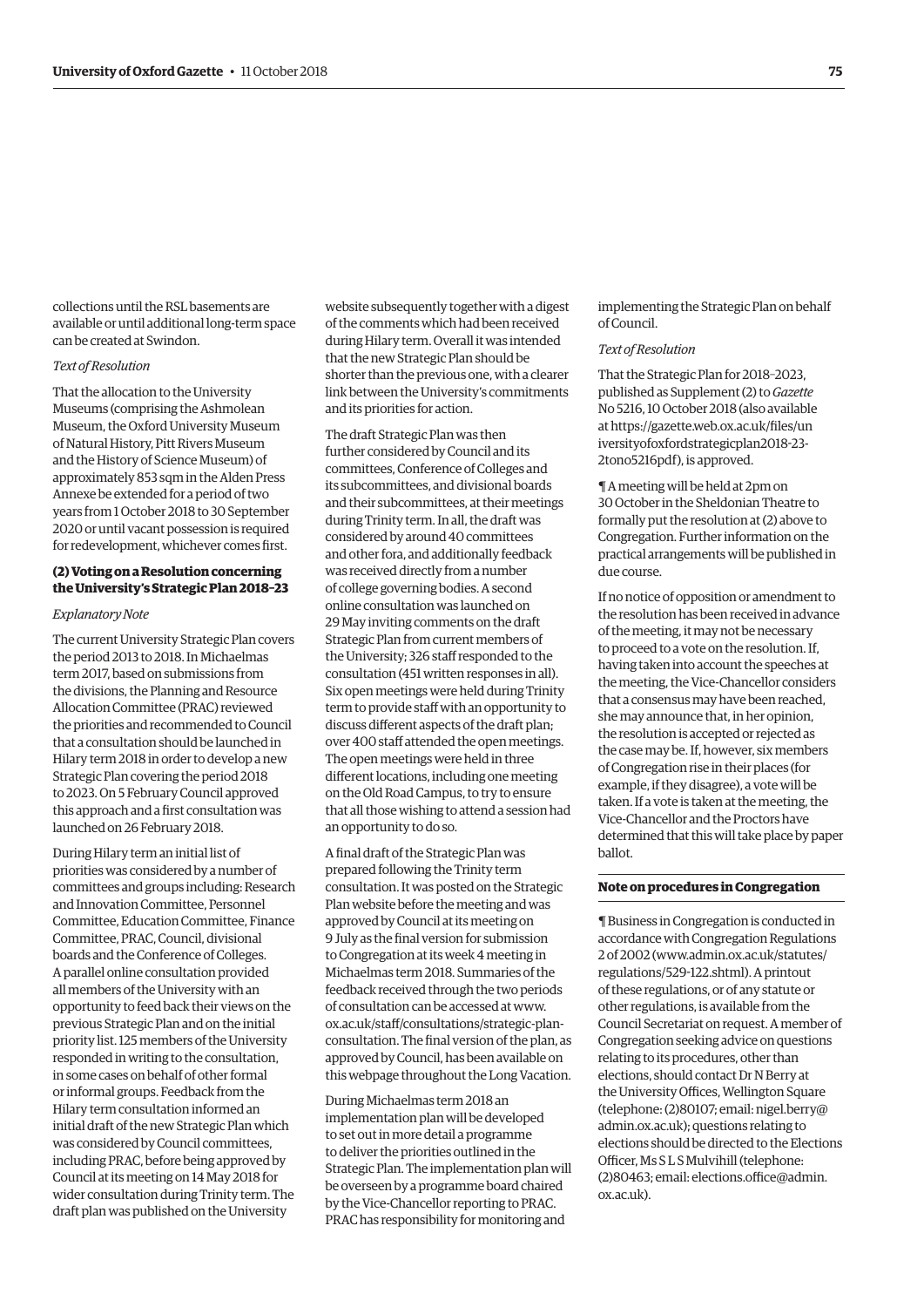## <span id="page-3-0"></span>Notices

#### **Appointments**

#### **Humanities**

#### APPOINTMENTS

Tobias Allendorf, BA Heidelberg, DPhil Oxf, Departmental Lecturer in Latin Literature, Faculty of Classics, from 1 October 2018 to 30 September 2019

Alessandra Aloisi, MA PhD Pisa, Departmental Lecturer in Eighteenthand Nineteenth-Century French, Faculty of Medieval and Modern Languages, from 1 October 2018 to 30 September 2019

Iliyana Angelova, MA Sophia, MSc DPhil Oxf, Departmental Lecturer in the Study of Religion, Faculty of Theology and Religion, from 1 September 2018 to 31 August 2020

Lucy Gaynor Audley-Miller, BA Newc, MPhil DPhil Oxf, Departmental Lecturer in Classical Archaeology, Faculty of Classics, from 1 October 2018 to 30 September 2021

Toni Bassaganyas-Bars, MA PhD Barcelona, Departmental Lecturer in Semantics, Faculty of Linguistics, Philology and Phonetics, from 1 October 2018 to 30 September 2019

Umberto Bongianino, MA Milan, MPhil DPhil Oxf, Departmental Lecturer in Islamic Art and Architecture, Faculty of Oriental Studies, from 1 October 2018 to 30 September 2023

Dorothée Fanny Anaise Boulanger, BA Paris, MSc PhD Lond, Departmental Lecturer in Portuguese, Faculty of Medieval and Modern Languages, from 1 October 2018 to 30 September 2019

Alice May Brooke, BA Camb, MA DPhil Oxf, Associate Professor of Spanish Golden Age Literature, Faculty of Medieval and Modern Languages, and Fellow of Merton, from 1 October 2018

Oliver John Clarkson, BA Leeds, MA PhD Durh, Departmental Lecturer in English Literature, Faculty of English Language and Literature, from 1 October 2018 to 31 December 2019

Dafydd Edward Mills Daniel, MA Camb, MAR Yale, MA DPhil Oxf, McDonald Departmental Lecturer in Christian Ethics, Faculty of Theology and Religion, from 1 October 2018 to 30 September 2022

Samantha Dieckmann, BMus PhD Sydney, Associate Professor of Music, Faculty of Music, and Fellow of Somerville, from 1 September 2018 to 31 August 2023

Merve Güe Emre, BA Harvard, MA MPhil PhD Yale, Associate Professor of Literature in English, Faculty of English Language and Literature, and Fellow of Worcester, from 1 August 2018 to 31 July 2023

Giulia Falato, MA PhD Rome, Departmental Lecturer in Chinese, Faculty of Oriental Studies, from 1 October 2018 to 30 September 2019

Jeremy David Fix, AB Colgate, MA Wisconsin-Milwaukee, PhD Harvard, Departmental Lecturer in Philosophy, Faculty of Philosophy, from 1 October 2018 to 30 September 2022

Rachel Elizabeth Fraser, BA MPhil DPhil Oxf, Associate Professor of Philosophy, Faculty of Philosophy, and Fellow of Exeter, from 1 September 2018 to 31 August 2023

Nicholas Meyer Gaskill, BA Birmingham-Southern College, MA PhD North Carolina, Associate Professor of American Literature, Faculty of English Language and Literature, and Fellow of Oriel, from 1 July 2018 to 30 June 2023

Domenico Giordani, MA Pisa, DPhil Oxf, Instructor in Ancient Greek and Latin, Faculty of Classics, from 1 October 2018 to 30 September 2020

Steven David George Grahl, MA Oxf, Associate Professor of Music, Faculty of Music, and Student of Christ Church, from 3 September 2018 to 2 September 2023

Daniel Luke Claude Green, BA MPhil Camb, PhD Harvard, Departmental Lecturer in Russian (1820–present day), Faculty of Medieval and Modern Languages, from 1 October 2018 to 30 September 2019

Nikolas Gunn, BA Leeds, MA PhD York, Departmental Lecturer in English Language and Literature, Faculty of English Language and Literature, from 1 October 2018 to 30 September 2019

Husam Haj Omar, BA Syria, MA Salford, PhD Leeds, Instructor in Arabic, Faculty of Oriental Studies, from 1 October 2018 to 30 September 2023

Joel David Hamkins, BS California Institute of Technology, CPhil PhD Berkeley, Professor of Logic, Faculty of Philosophy, and Fellow of University College, from 4 September 2018 to 3 September 2021

Keiko Harada, Instructor in Japanese, Faculty of Oriental Studies, from 1 October 2018 to 30 September 2021

Benjamin David Robert Higgins, BA Exe, MSt DPhil Oxf, Departmental Lecturer in English Literature, Faculty of English Language and Literature, from 1 October 2018 to 30 September 2019

Rosalind May Holmes, BA SOAS, MSt DPhil Oxf, Departmental Lecturer in the History of Art (Chinese Art), Faculty of History, from 1 September to 31 August 2019

Pui Him Ip, MA Lond, PhD Camb, Departmental Lecturer in Patristics, Faculty of Theology and Religion, from 1 October 2018 to 30 September 2020

Lama Jabb, MSc SOAS, DPhil Oxf, Instructor in Tibetan, Faculty of Oriental Studies, from 18 October 2018 to 17 October 2021

Marek Andrzej Jankowiak, MA PhD Warsaw, Associate Professor of Byzantine History, Faculty of Classics, and Fellow of Corpus Christi, from 1 September 2018 to 31 August 2023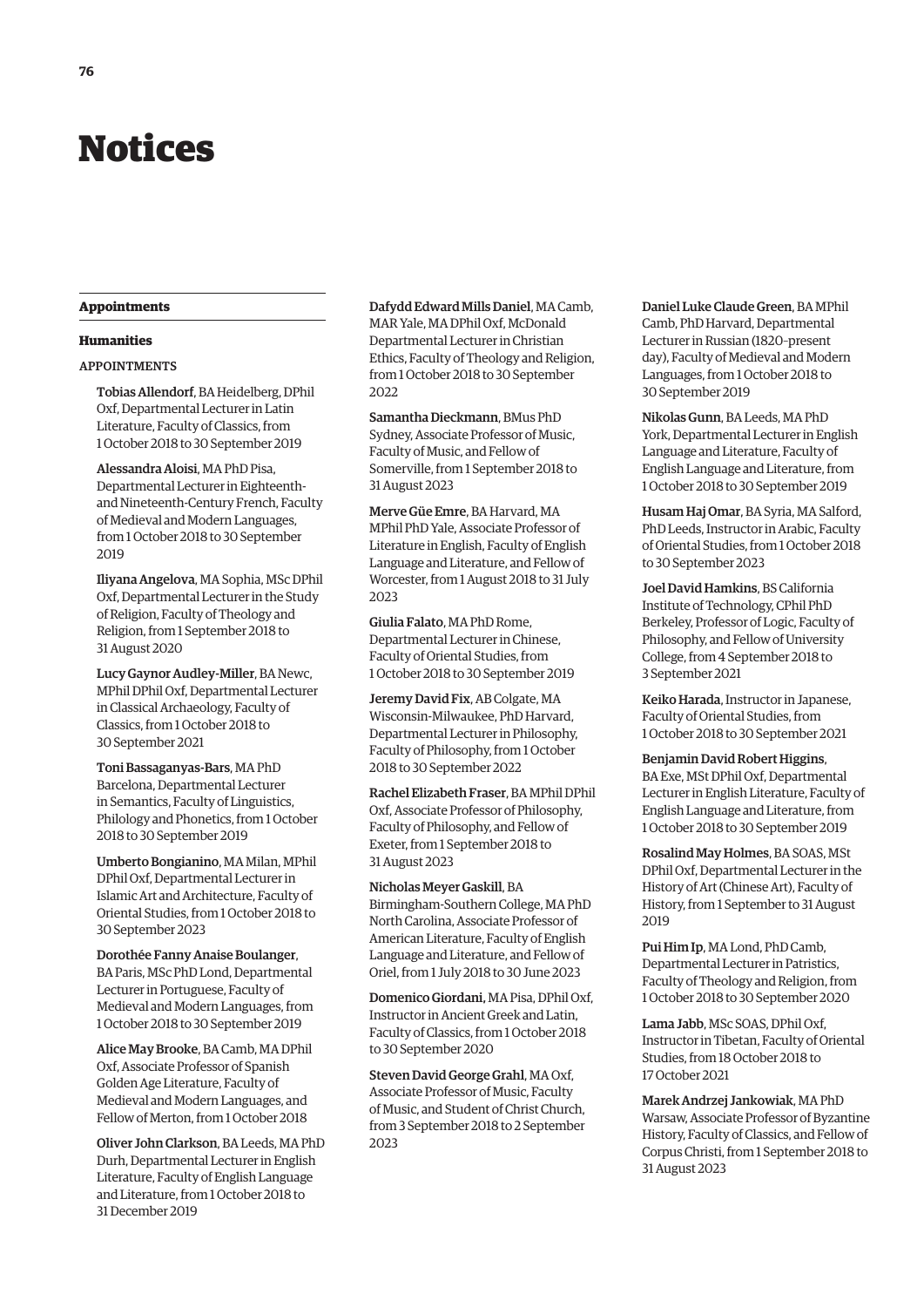Christine Elizabeth Joynes, MA DPhil Oxf, Departmental Lecturer in New Testament Studies, Faculty of Theology and Religion, from 1 October 2018 to 30 September 2019

Elizabeth Ruth Kenny, BA Camb, Director of Musical Performance and Performance Studies, Faculty of Music, from 1 September 2018 to 31 August 2020

John Michael Lidwell-Durnin, BPhil DPhil Oxf, BA Pennsylvania, MA Dub, Departmental Lecturer in the History of Science, Faculty of History, from 6 September 2018 to 5 September 2021

Timothy Livsey, BA Camb, MA PhD Lond, Departmental Lecturer in African History, Faculty of History and School of Interdisciplinary Area Studies, from 1 September 2017 to 31 August 2020

Eleanor Lybeck, BA Lond, MA NYU, PhD Camb, Departmental Lecturer in English Literature (1800–present), Faculty of English Language and Literature, from 1 October 2018 to 30 September 2019

Owen Jack Ernest Maroney, BA Camb, MSc PhD Lond, Departmental Lecturer in Philosophy of Physics, Faculty of Philosophy, from 1 September 2018 to 31 August 2021

Dominik Maschek, MA PhD Vienna, Associate Professor of Roman Archaeology and Art, Faculty of Classics, and Fellow of Wolfson, from 1 October 2018 to 30 September 2023

Katrina Iris Rebecca Florence Palmer, BA Sus, BA Central St Martins, MA PhD RCA, Associate Professor of Fine Art, Ruskin School of Art, and Fellow of Lady Margaret Hall, from 1 September 2018 to 31 August 2023

Lucy Anne Rosamund Parker, MSt DPhil Oxf, Departmental Lecturer in History: Late Antiquity and Early Middle Ages, Faculty of History, from 1 October 2018 to 30 June 2019

Miles Alexander Frederick Pattenden, BA Camb, MA Toronto, DPhil Oxf, Departmental Lecturer in Early Modern European History, Faculty of History, from 1 September 2018 to 31 August 2022

James Alexander Mabyn Read, BPhil MPhil DPhil Oxf, Associate Professor of Philosophy, Faculty of Philosophy, and Fellow of Pembroke, from 1 September 2018 to 31 August 2023

Richard James Reid, BA Stir, PhD SOAS, Professor of African History, Faculty of History, and Fellow of St Cross, from 1 September 2018 to 31 August 2023

Fraser Riddell, MA PhD Durh, Departmental Lecturer in English Literature 1800–present, Faculty of English Language and Literature, from 1 October 2018 to 30 September 2019

Mitko Sabev, BA Sofia, MSt DPhil Oxf, Departmental Lecturer in Phonetics and Phonology, Faculty of Linguistics, Philology and Phonetics, from 1 October 2018 to 30 September 2019

Bernhard Joachim Salow, BPhil MMathPhil Oxf, PhD MIT, Associate Professor of Philosophy, Faculty of Philosophy, and Fellow of Magdalen, from 1 October 2018 to 30 September 2023

Marta Sernesi, PhD Turin, Departmental Lecturer in Tibetan and Himalayan Studies, Faculty of Oriental Studies, from 1 October 2018 to 30 September 2022

Amia Parvathi Srinivasan, BA Yale, BPhil DPhil Oxf, Associate Professor of Philosophy, Faculty of Philosophy, and Fellow of St John's, from 1 October 2018 to 30 September 2023

David Francis Taylor, MA St And, MPhil PhD Camb, Associate Professor of Literature in English 1660–1830, Faculty of English Language and Literature, and Fellow of St Hugh's, from 10 September 2018 to 9 September 2020

Marcel Thomas, BA Manc, MA PhD Brist, Departmental Lecturer in Contemporary European History (Twentieth Century), Faculty of History, from 1 September 2018 to 31 August 2019

Nicola Dawn Thomas, MA Edin, MA PhD Nott, Departmental Lecturer in German, Faculty of Medieval and Modern Languages, from 1 October 2018 to 30 September 2019

Alessandro Vatri, DPhil Oxf, Departmental Lecturer in Comparative Philology and Departmental Lecturer in Classical Philology, Faculty of Classics and Faculty of Linguistics, Philology and Phonetics, from 1 October 2018 to

30 September 2019

Róisín Gertrude Watson, MSt Oxf, PhD St And, Departmental Lecturer in Early Modern History, Faculty of History, from 1 October 2018 to 30 September 2019

Zoë Vania Waxman, BA York, MA Warw, DPhil Oxf, Departmental Lecturer in Modern Jewish History, Faculty of Oriental Studies, from 1 October 2018 to 30 September 2020

#### Guy Ayrton Charles McIntosh

Westwood, MSt DPhil Oxf, Departmental Lecturer in Classical Literature, Faculty of Classics, from 1 October 2018 to 30 September 2019

Faridah Zaman, BA MPhil PhD Camb, Associate Professor of History, Faculty of History, and Fellow of Somerville, from 1 September 2018 to 31 August 2023

#### REAPPOINTMENTS

Ralf Bader, BA Oxf, MLitt PhD St And, Associate Professor of Philosophy, Faculty of Philosophy, and Fellow of Merton, from 1 October 2018 to retirement

Luca Castagnoli, BA Bologna, PhD Camb, Associate Professor of Ancient Greek Philosophy, Faculty of Philosophy, and Fellow of Oriel, from 1 September 2018 to retirement

Andrew Joseph Counter, MA MPhil PhD Camb, Associate Professor of French, Faculty of Medieval and Modern Languages, and Fellow of New College, from 1 September 2018 to retirement

Daniel Domenic Benedict Healey, MA Lond, MA PhD Toronto, Professor of Modern Russian History, Faculty of History and School of Interdisciplinary Area Studies, and Fellow of St Antony's, from 1 October 2018 to retirement

Philipp Elias Koralus, BA Pomona, PhD Princeton, Associate Professor of Philosophy, Faculty of Philosophy, and Fellow of St Catherine's, from 1 September 2018 to retirement

Christian Thomas Leitmeir, MMus Lond, PhD Tübingen, Associate Professor of Music, Faculty of Music, and Fellow of Magdalen, from 1 October 2018 to retirement

Timothy David Michael, BA NYU, MA PhD Harvard, Associate Professor of English Language and Literature, and Fellow of Lincoln, from 1 September 2018 to retirement

Dominic John Scott, BA PhD Camb, Professor of Philosophy, Faculty of Philosophy, and Fellow of Lady Margaret Hall, from 1 September 2018 to retirement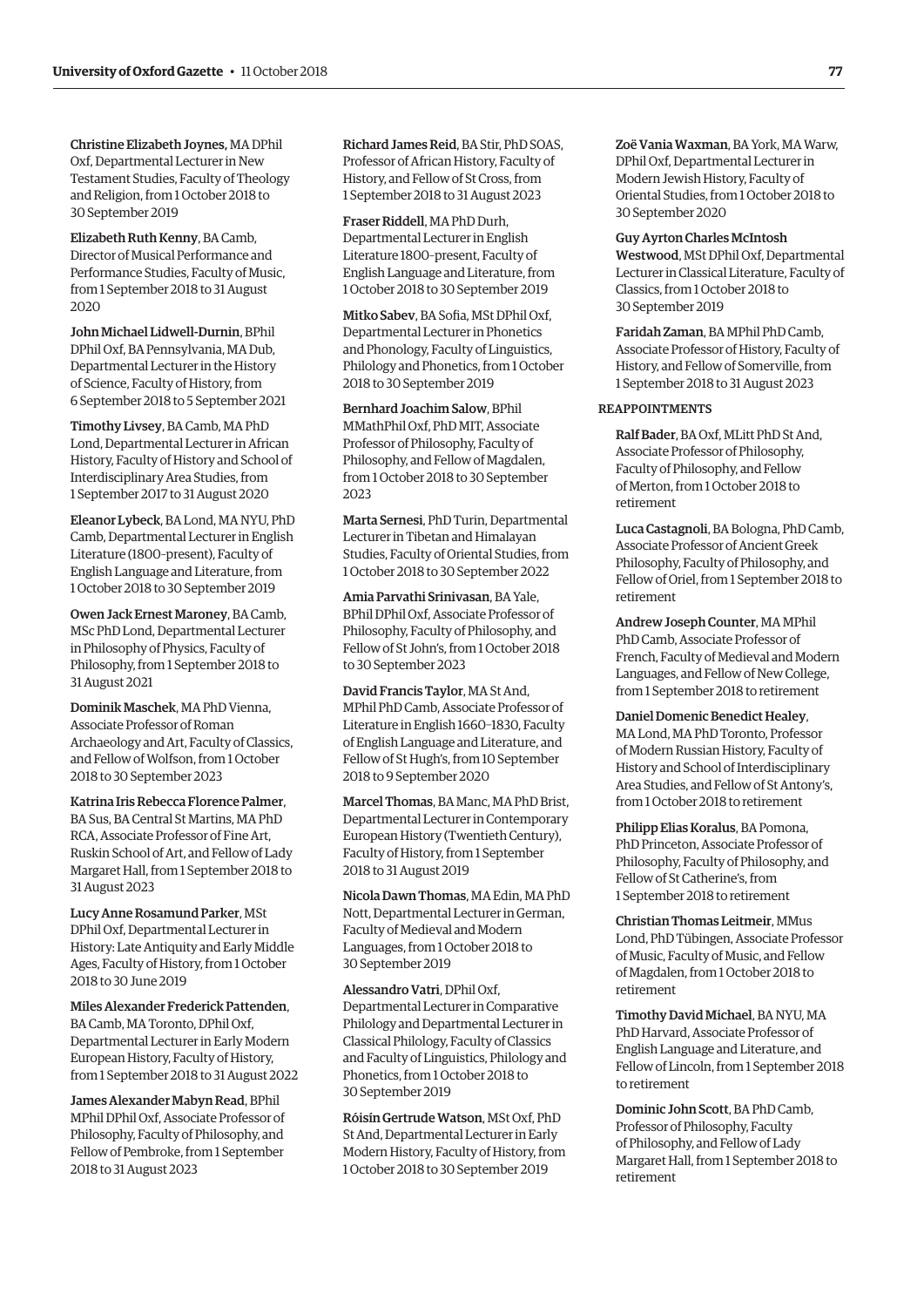James Peter Studd, BA BPhil DPhil Oxf, Associate Professor of Philosophy of Mathematics, Faculty of Philosophy, and Fellow of Lady Margaret Hall, from 1 October 2018 to retirement

Seth Adam Whidden, AM PhD Brown, MA Ohio State, Professor of French Literature, Faculty of Medieval and Modern Languages, and Fellow of Queen's, from 1 October 2018 to retirement

William Wood, BSFS Georgetown, MA PhD Chicago, Associate Professor of Philosophical Theology, Faculty of Theology and Religion, and Fellow of Oriel, from 1 September 2018 to retirement

#### **Mathematical, Physical and Life Sciences**

#### APPOINTMENTS

*Corrigendum*:

It was stated in error that Andrew Smye had accepted the appointment as Associate Professor of Petrology and Crustal Processes (Earth Sciences) in association with St Cross.

#### REAPPOINTMENTS

Andrew Baldwin, PhD Camb, Associate Professor of Physical and Theoretical Chemistry, and Fellow of Pembroke, from 1 October 2018 to retirement

Andrew Hector, PhD Imperial, Associate Professor of Plant Science, Professor of Ecology, in association with Linacre, from 1 August 2018 to retirement

#### **Social Sciences**

#### DEPARTMENTAL HEADSHIP

The Social Sciences Divisional Board has conferred the Headship of the School of Global and Area Studies on Professor Timothy Power, PhD Notre Dame, Professor of Latin American Politics and Fellow of St Antony's, for a period of 3 years from 1 October 2018.

#### **Visiting Professorships**

#### **Mathematical, Physical and Life Sciences**

Professor Ian Walmsley, PhD Rochester, Visiting Professor in Physics, for a period of 3 years from 1 October 2018

#### **Social Sciences**

Professor Benno Ndulu, Visiting Professor, Blavatnik School of Government, for a period of 3 years from 1 October 2018

## **Musical and other Events**

#### **Balliol**

#### MUSICAL SOCIETY CONCERTS

The following concerts will take place at 8.30pm on Sundays in the Hall. Free. All [welcome. More information: http://users.](http://users.ox.ac.uk/~ballmsoc) ox.ac.uk/~ballmsoc.

*28 Oct*: Lara Melda, piano: Brahms, Liszt, Chopin

*11 Nov*: Members' Concert: works by Balliol members and friends

*25 Nov*: Endellion Quartet: Haydn, Bartók, Smetana

#### **Merton**

#### ORGAN RECITALS

The following recitals will take place at 1.15pm on Thursdays in the chapel. Free. [More information: www.merton.ox.ac.uk/](www.merton.ox.ac.uk/chapel-choir/organ-recitals) chapel-choir/organ-recitals.

*11 Oct*: Katherine Dienes-Williams, Guildford Cathedral: Bairstow, Buxtehude, Franck, Ireland, Albright, Janáček

*18 Oct*: Huw Williams, Bath Abbey: Franck, Bach, Parry, Bairstow, Dupré

*25 Oct*: David Maw, Oriel

*1 Nov*: Tom Fetherstonhaugh, Organ Scholar

*8 Nov*: Anthony Hammond, Cirencester Parish Church

*15 Nov*: Iestyn Evans, St James's Spanish Place, London

*22 Nov*: Benjamin Nicholas, Reed Rubin Organist and Director of Music

*29 Nov*: Alexander Little, Assistant Organist

#### **St Hilda's**

#### LUNCHTIME RECITAL SERIES

The following events will be held at 1.15pm at the Jacqueline du Pré Music Building. Free. All welcome. Convener: Dr Jonathan Williams

*11 Oct*: Violin recital, Charles Lovell-Jones and David Palmer: Ysaye, Prokofiev

*18 Oct*: Piano recital, Tom Carr, Mikey Ahearn and Sam Rudd-Jones: Debussy

*25 Oct*: Piano recital, Ken-Ee Choong: Bach-Busoni, Ravel, Beethoven

*1 Nov*: Violin recital, Jonathan Lee and Tom Carr: Bach, Wieniawski, Mozart, Paganini

*8 Nov*: EXPO Series event, Marco Donnarumma and Luke Nickel

*15 Nov*: Barnaby Burleigh, Andrew Hartnell-Booth, Holly Jackson and David Palmer: Messiaen

*22 Nov*: Piano recital, Carson Becke

*29 Nov*: St Hilda's Freshers in Concert

#### **Exhibitions**

#### **Oxford China Centre**

An exhibition on Shen Fuzong, the first recorded Chinese visitor to England, will be held at 10am–6pm, Tuesdays–Sundays, 9 October–14 December at the Dickson Poon University of Oxford China Centre Building, Canterbury Road. Free. No booking [required. More information: https://tinyurl.](https://tinyurl.com/y7o4vddv) com/y7o4vddv. Porter's Lodge tel: 01865 274900.

*Subject*: 'Shen Fuzong: the first Chinese visitor to Oxford'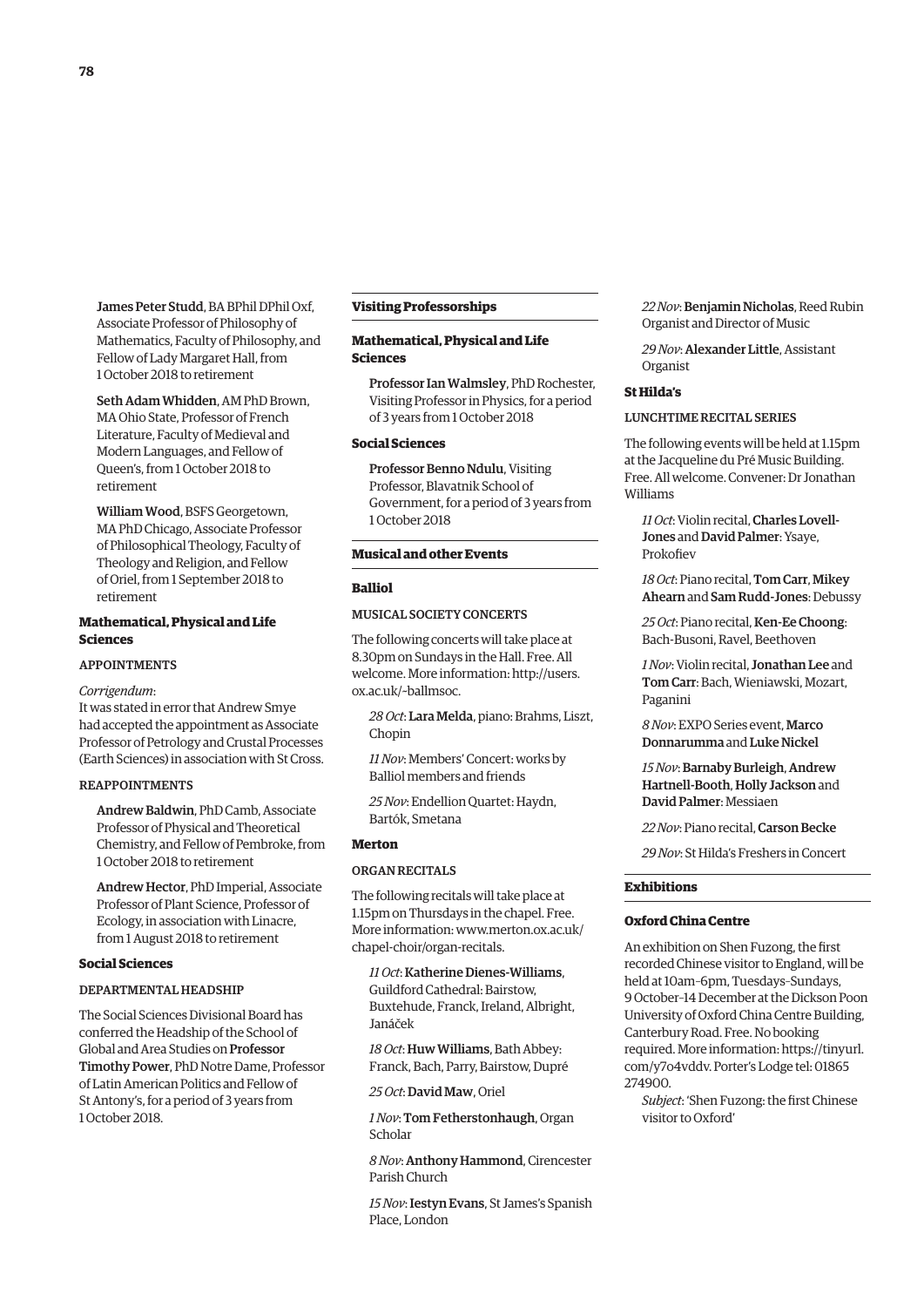## <span id="page-6-0"></span>Lectures

# Examinations and Boards

#### **Institutes, Centres and Museums**

#### **Oxford Martin School**

ILLEGAL WILDLIFE TRADE SEMINAR

Dr Kofi Amponsah-Mensah, Ghana; Professor Edson Gandiwa, Chinhoyi UT; Angelo Ramy Mandimbihasina, Durrell Wildlife Conservation Trust, Madagascar; Dr Medard Twinamatsiko, Mbarara University of Science and Technology; and Dr Vivienne L Williams, Witwatersrand, will give a seminar at 4pm on 15 October at the Lecture Theatre, Oxford Martin School. Jointly organised by the Oxford Martin Programme on the Illegal Wildlife Trade, the Africa Oxford Initiative and the Interdisciplinary Centre for Conservation Science. All welcome. Book free tickets at: [www.eventbrite.co.uk/e/illegal-wildlife](www.eventbrite.co.uk/e/illegal-wildlife-trade-seminar-tickets-50686740405)trade-seminar-tickets-50686740405.

*Subject*: 'Illegal wildlife trade research in Africa'

#### **Colleges, Halls and Societies**

#### **Harris Manchester**

Richard Harries, Lord Harries of Pentregarth, will be in public conversation with Professor Jane Shaw at 5pm on 29 October. Tea/coffee at 4.30pm. *Subject*: 'Haunted by Christ: modern writers and the struggle for faith'

#### **St Antony's**

#### ASIAN STUDIES CENTRE

Professor Todd Hall will lecture at 5pm on 13 November in the Dahrendorf Room, Founder's Building. Convener: Rosemary Foot

*Subject*: 'The Senkaku/Diaoyu islands dispute: a MacGuffin?'

#### **Examinations for the Degree of Doctor of Philosophy**

*This content has been removed as it contains personal information protected under the Data Protection Act.*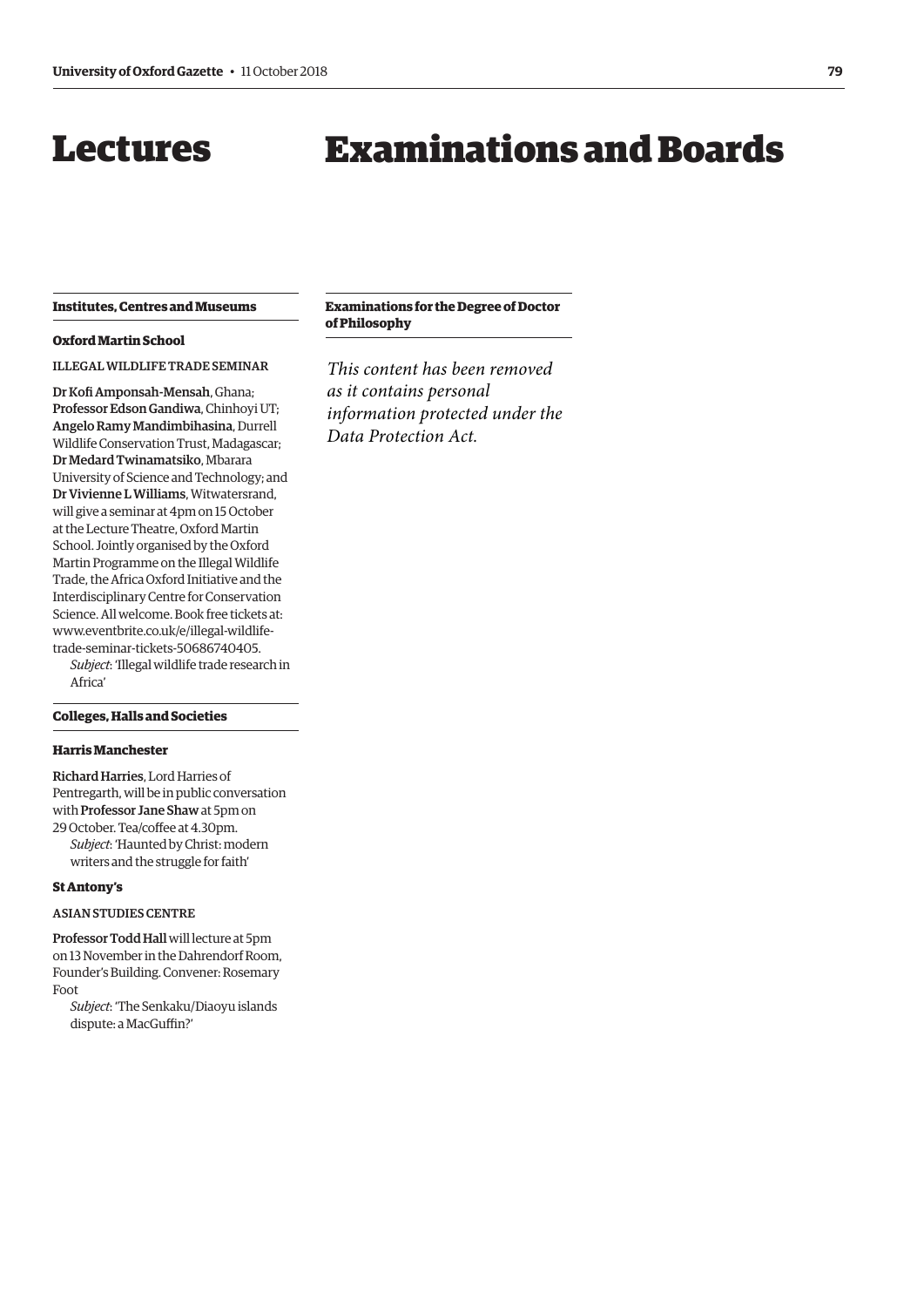# Colleges, Halls and Societies

<span id="page-7-0"></span>*This content has been removed as it contains personal information protected under the Data Protection Act.*

#### **Memorial Events**

#### **Oriel**

A memorial service will be held at 2.30pm on Friday 2 November in the University Church of St Mary the Virgin for Dr Jeremy Catto (1939–2018), Emeritus Fellow in Medieval History. Refreshments will be served afterwards at Oriel.

#### **Obituaries**

#### **Oriel**

Dr Jeremy Catto, 17 August 2018; Emeritus Fellow.

## Elections

#### **Elections** 22 November

#### **Call for nominations**

The nomination period for the elections below will close at **4pm on 25 October**.

#### **Divisional Boards**

#### HUMANITIES DIVISIONAL BOARD

• One person elected by and from among the members of the Faculty of Medieval and Modern Languages to hold office wie to MT 2020 [*vice* Dr Charlie Louth, Queen's]

For further information, please contact the Secretary ([lynne.hirsch@humanities.ox.ac.](mailto:lynne.hirsch@humanities.ox.ac.uk) [uk\).](mailto:lynne.hirsch@humanities.ox.ac.uk)

#### **Faculty Boards**

#### BOARD OF THE FACULTY OF HISTORY

• One person elected by and from the members of the Faculty of History to hold office wie to MT 2019 [*vice* Dr Jon Parkin, St Hugh's]

For further information about the Board, please contact the Secretary [\(administrator@history.ox.ac.uk\).](mailto:administrator@history.ox.ac.uk)

#### BOARD OF THE FACULTY OF ORIENTAL **STUDIES**

Two persons elected by and from the members of the Faculty of Oriental Studies to hold office wie to MT 2020 [*vice* Professor Martin Goodman, Wolfson; Dr Zeynep Yurekli-Gorkay, Wolfson]

For further information about the Board, please contact the Secretary [\(thomas.hall@](mailto:thomas.hall@orinst.ox.ac.uk) [orinst.ox.ac.uk\).](mailto:thomas.hall@orinst.ox.ac.uk)

#### **Notes**:

Nominations in writing for the elections on 22 November, by four members of Congregation other than the candidate, will be received by the Elections Office, at the University Offices, Wellington Square, up to **4pm on 25 October**.

At least one nomination in respect of each candidate must be made on an official [nomination form \(available on www.admin.](www.admin.ox.ac.uk/elections/forms/index.shtml) ox.ac.uk/elections/forms/index.shtml).

#### **Changes to Examination Regulations**

For the complete text of each regulation listed below and a listing of all changes to regulations for this year to date, please see [https://gazette.web.ox.ac.uk/examination](https://gazette.web.ox.ac.uk/examination-regulations-0)regulations-0.

#### **Humanities Board**

MPHIL IN HISTORY OF SCIENCE, MEDICINE AND TECHNOLOGY MSC BY COURSEWORK IN HISTORY OF SCIENCE, MEDICINE AND TECHNOLOGY correction to *Gazette* notice of 19 July 2018

HONOUR SCHOOL OF CLASSICS AND ORIENTAL STUDIES renaming of subsidiary language

HONOUR SCHOOL OF ORIENTAL STUDIES restructuring and renaming of subsidiary language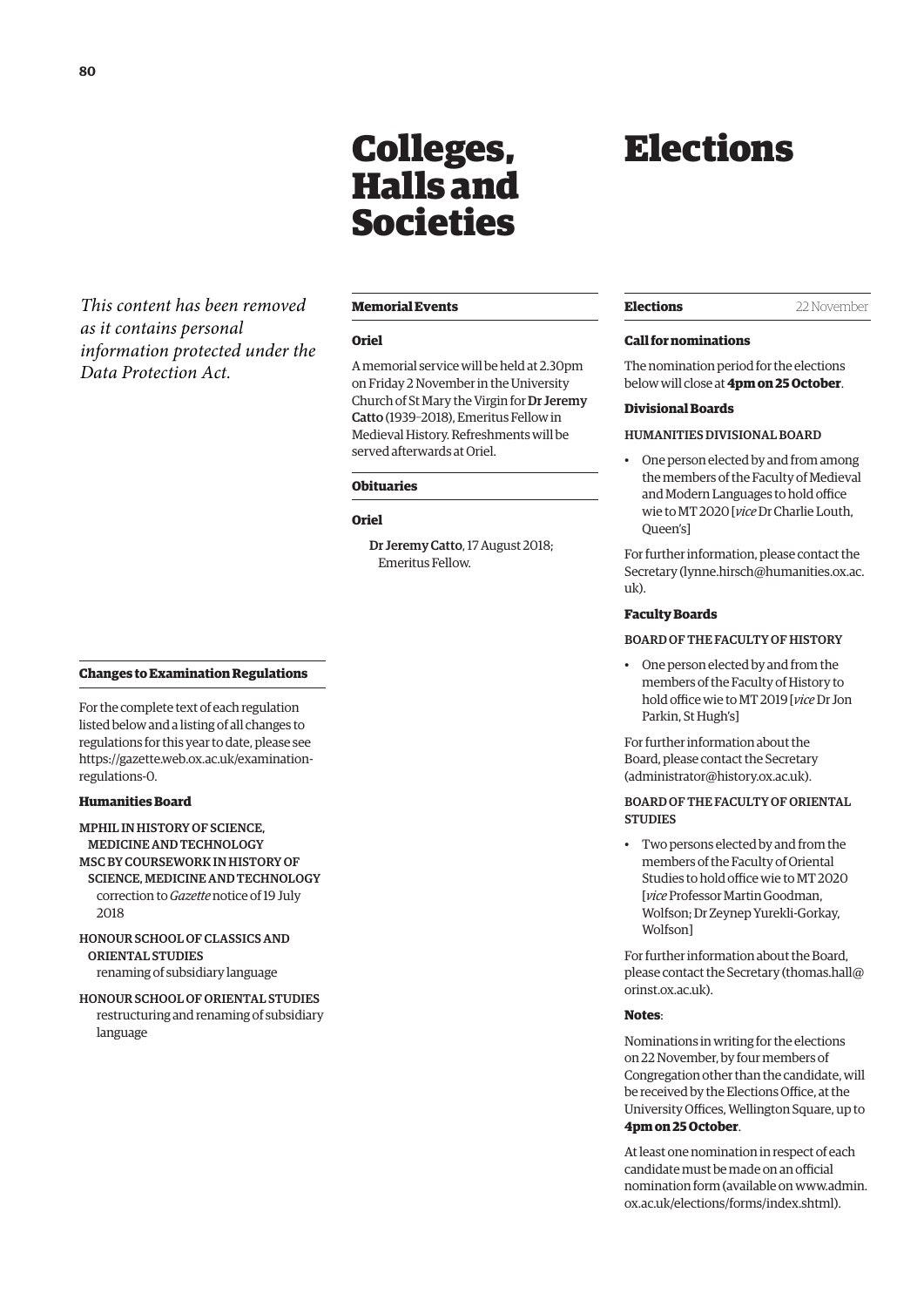All candidates are asked to note the general requirements that apply to all committee members, as set out in Council Regulations 14 of 2002 (General Regulations of Council for Committees) [\(www.admin.ox.ac.uk/](http://www.admin.ox.ac.uk/statutes/regulations/519-122.shtml) [statutes/regulations/519-122.shtml\).](http://www.admin.ox.ac.uk/statutes/regulations/519-122.shtml)  Current members seeking re-election are also asked to check for specific restrictions on consecutive service. For further information, please see the eligibility and amendments to nominations sections on the General Information page of the elections website [\(www.admin.ox.ac.uk/](http://www.admin.ox.ac.uk/elections/geninfo.shtml) [elections/geninfo.shtml\).](http://www.admin.ox.ac.uk/elections/geninfo.shtml) 

Candidates are invited to include with their nomination forms a written statement of no more than 250 words, setting out his or her reasons for standing and qualifications for the office being sought.

In the event of a contested election, Candidates' statements will be available online at [www.admin.ox.ac.uk/elections](http://www.admin.ox.ac.uk/elections)  and published in the *Gazette* dated 8 November. Voters may wish to wait until they have read these statements before returning their ballot papers. Ballot papers will be sent out to members of Congregation as soon as possible after the closing date for nominations. Completed ballot papers must be received by the Elections Office not later than **4pm on 22 November**.

If the number of nominations received by the closing date is no more than sufficient to fill the vacancies, the candidates nominated shall be deemed to be duly elected as of the close of the nomination period on 8 November. When required, places will be allocated according to academic standing, as defined in Council Regulations 22 of 2002, Part 2: Academic Precedence and Standing, made by Council on 26 June 2002.

If the number of nominations received by the closing date is less than sufficient to fill the vacancies, those candidates nominated will be deemed elected unopposed, and the remaining vacancies will lapse, in which case, in accordance with the regulations, the places must remain vacant until appointments are made jointly by the Vice-Chancellor and Proctors.

For further information, please contact the Elections Officer ([shirley.mulvihill@admin.](mailto:shirley.mulvihill@admin.ox.ac.uk) [ox.ac.uk\).](mailto:shirley.mulvihill@admin.ox.ac.uk) 

#### **Elections** 29 November

#### **Call for nominations**

The nomination period for the election below will close at **4pm on 1 November**.

#### **Divisional Boards**

#### HUMANITIES DIVISIONAL BOARD

• One person elected by and from the members of the Faculty of History to hold office wie to MT 2020 [*vice* Dr Perry Gauci, Lincoln]

For further information, please contact the Secretary ([lynne.hirsch@humanities.ox.ac.](mailto:lynne.hirsch@humanities.ox.ac.uk) [uk\).](mailto:lynne.hirsch@humanities.ox.ac.uk)

#### **Faculty Boards**

#### BOARD OF THE FACULTY OF PHILOSOPHY

• Three persons elected by and from the members of the Faculty of Philosophy to hold office wie to MT 2019 [*vice* Professor William Mander, Harris Manchester; Dr James Studd, Lady Margaret Hall] and wie to MT 2020 [*vice* Dr Anil Gomes, Trinity]

For further information about the Board, [please contact the Secretary \(rachael.](mailto:rachael.sanders@philosophy.ox.ac.uk) sanders@philosophy.ox.ac.uk).

#### **Notes**:

Nominations in writing for the elections on 29 November, by four members of Congregation other than the candidate, will be received by the Elections Office, at the University Offices, Wellington Square, up to **4pm on 1 November**.

At least one nomination in respect of each candidate must be made on an official [nomination form \(available on www.admin.](www.admin.ox.ac.uk/elections/forms/index.shtml) ox.ac.uk/elections/forms/index.shtml).

All candidates are asked to note the general requirements that apply to all committee members, as set out in Council Regulations 14 of 2002 (General Regulations of Council for Committees) [\(www.admin.ox.ac.uk/](http://www.admin.ox.ac.uk/statutes/regulations/519-122.shtml) [statutes/regulations/519-122.shtml\).](http://www.admin.ox.ac.uk/statutes/regulations/519-122.shtml)  Current members seeking re-election are

also asked to check for specific restrictions on consecutive service. For further information, please see the eligibility and amendments to nominations sections on the General Information page of the elections website ([www.admin.ox.ac.uk/](http://www.admin.ox.ac.uk/elections/geninfo.shtml) [elections/geninfo.shtml\).](http://www.admin.ox.ac.uk/elections/geninfo.shtml) 

Candidates are invited to include with their nomination forms a written statement of no more than 250 words, setting out his or her reasons for standing and qualifications for the office being sought.

In the event of a contested election, Candidates' statements will be available online at [www.admin.ox.ac.uk/elections](http://www.admin.ox.ac.uk/elections)  and published in the *Gazette* dated 15 November. Voters may wish to wait until they have read these statements before returning their ballot papers. Ballot papers will be sent out to members of Congregation as soon as possible after the closing date for nominations. Completed ballot papers must be received by the Elections Office not later than **4pm on 29 November**.

If the number of nominations received by the closing date is no more than sufficient to fill the vacancies, the candidates nominated shall be deemed to be duly elected as of the close of the nomination period on 15 November. When required, places will be allocated according to academic standing, as defined in Council Regulations 22 of 2002, Part 2: Academic Precedence and Standing, made by Council on 26 June 2002.

If the number of nominations received by the closing date is less than sufficient to fill the vacancies, those candidates nominated will be deemed elected unopposed, and the remaining vacancies will lapse, in which case, in accordance with the regulations, the places must remain vacant until appointments are made jointly by the Vice-Chancellor and Proctors.

For further information, please contact the Elections Officer [\(shirley.mulvihill@admin.](mailto:shirley.mulvihill@admin.ox.ac.uk) [ox.ac.uk\).](mailto:shirley.mulvihill@admin.ox.ac.uk)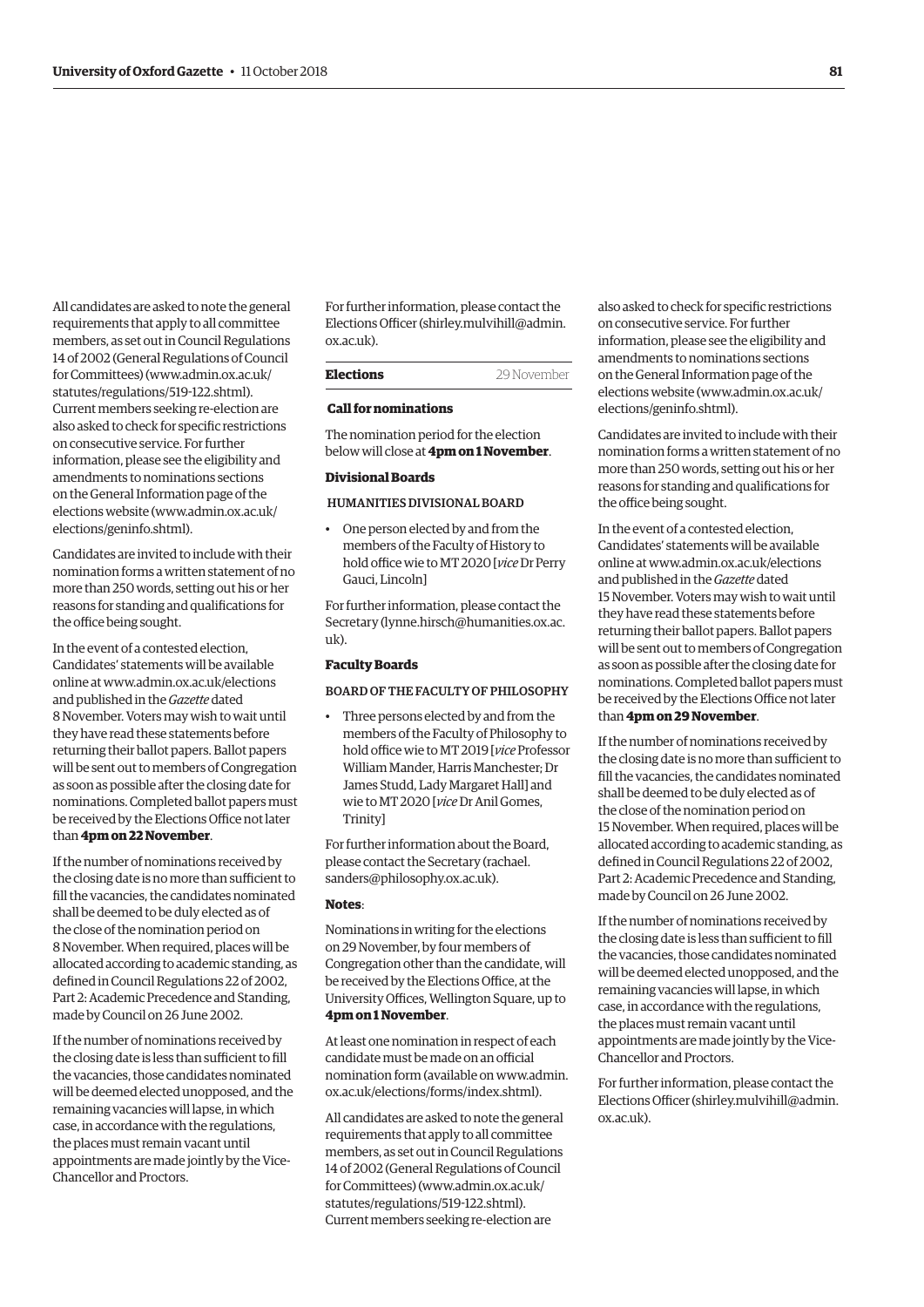## <span id="page-9-0"></span>Advertisements

#### **Terms and conditions of acceptance of advertisements**

You are advised to view our full Terms and Conditions of acceptance of advertisements. Submission of an advertisement implies acceptance of our terms and conditions, which may be found at https://gazette.web.ox.ac. [uk/classified-advertising-gazette, and may](https://gazette.web.ox.ac.uk/classified-advertising-gazette)  also be obtained on application to *Gazette* Advertisements, Public Affairs Directorate, University Offices, Wellington Square, Oxford  $OX12ID$ 

#### **Miscellaneous**

#### **The Anchor**

**The Anchor pub**, dining rooms and terrace – close to Jericho. We serve simple, honest, fresh food with daily changing seasonal specials, an extensive wine list and great beer. Our 2 private dining rooms can seat 14 and 16 and are available for meetings or dinner parties. We are open 9am–11pm Mon–Fri and 8am–11pm Sat and Sun. 2 Hayfield Rd, Oxford OX2 6TT. Tel: [01865 510282. Web: www.theanchoroxford.](www.theanchoroxford.com) com.

#### **Research funding**

**ResearchProfessional.com** is an online research funding opportunities database and alerting service. The University has a sitewide licence, so it is freely accessible to anyone with an ox.ac.uk email address. Find out more about ResearchProfessional.com, including user guides and training sessions, on the Research Services website [\(www.admin.ox.ac.](http://www.admin.ox.ac.uk/researchsupport/findfunding/rp) [uk/researchsupport/findfunding/rp\).](http://www.admin.ox.ac.uk/researchsupport/findfunding/rp) 

#### **Be In Art**

**Would you love to be more creative?** Be In Art runs fun, expressive and non-intimidating painting courses. These are for you if you are an absolute beginner or you are looking to get back into painting again. After just a few hours you will leave feeling relaxed, energised, accomplished and inspired. Curious? For more information visit [www.be-in-art.co.uk](http://www.be-in-art.co.uk)  or contact [jane@beinart.co.uk. Co](mailto:jane@beinart.co.uk)urses and lessons held in Headington, Oxford.

#### **Space to let**

**Workshop/studio space to let** in Oxford. Workshop area 513 sq ft. Natural light and pleasant environment. Close to town centre. Suit small business/crafts/office. Call 01865 790867.

#### **Art card publisher Oxford**

**Stone Pine Design** card publisher specialising in wood engraving, linocuts and Oxfordshire. Beautifully produced, carefully selected designs by internationally renowned artists. Web: [www.stonepinedesign.co.uk.](http://www.stonepinedesign.co.uk)

#### **Research participants sought**

**Adolescent girls aged 14–17 years** are invited to take part in a brain imaging study into emotion regulation abilities to help us to understand anxiety in teenagers. Participants will attend the FMRIB centre at the John Radcliffe Hospital with their parents for a single session of approximately 2.5 hours, where we will acquire brain scans and administer behavioural tests. For further [information email: kathrin.cohenkadosh@psy.](mailto:kathrin.cohenkadosh@psy.ox.ac.uk) ox.ac.uk. CUREC Ref: MS-IDREC-C2-2015-023.

**TARS study:** would you like to reduce your smoking but aren't ready to quit? If you smoke more than 10 cigarettes a day and want to cut down but not quit, we would like to invite you to take part in the TARS research study. For more information: www.plymouth.ac.uk/ [research/primarycare/trial-of-physical-activity](www.plymouth.ac.uk/research/primarycare/trial-of-physical-activity-and-reduction-of-smoking-tars)and-reduction-of-smoking-tars or contact the study team at the University of Oxford: email: [tars@phc.ox.ac.uk or](mailto:tars@phc.ox.ac.uk) tel: 01865 617963.

**Feeling low?** Participants needed for emotional decision-making drug study. Seeking volunteers who are currently feeling depressed and not taking antidepressant treatment or undergoing psychological therapy, to participate in a study investigating the effects of a new medication on emotional decision-making. For more information, with no obligation to participate, email us at [restandstudy@psych.ox.ac.uk or](mailto:restandstudy@psych.ox.ac.uk) visit [www.](http://www.restandstudy.co.uk) [restandstudy.co.uk. Yo](http://www.restandstudy.co.uk)u will be reimbursed for your time! REC Reference: 18/SC/0076.

#### **Feeling low despite antidepressants?**

Participants needed for emotional decisionmaking drug study. We are looking for volunteers who are currently feeling depressed despite taking antidepressants, to participate in a study investigating the effects of a new medication on emotional decision-making. For more information, with no obligation to participate, email us at [restartstudy@psych.ox.ac.uk or](mailto:restartstudy@psych.ox.ac.uk) visit [www.](http://www.restartstudy.co.uk) [restartstudy.co.uk. Yo](http://www.restartstudy.co.uk)u will be reimbursed for your time. REC Reference: 18/SC/0074.

#### **Groups and societies**

#### **The Oxford University Newcomers' Club**

at the University Club, 11 Mansfield Rd, OX1 3SZ, welcomes the wives, husbands or partners of visiting scholars, of graduate students and of newly appointed academic and administrative members of the University. We offer help, advice, information and the opportunity to meet others socially. Informal

coffee mornings are held in the club every Wednesday 10.30am–noon (excluding the Christmas vacation). Newcomers with children (aged 0–4) meet every Fri in term 10.15am–11.45am. We have a large programme of events including tours of colleges, museums and other places of interest. Other term-time activities include a book group, informal conversation group, garden group, antiques group, an opportunity to explore Oxfordshire and an Opportunities in Oxford group. Visit our website: [www.newcomers.ox.ac.uk.](http://www.newcomers.ox.ac.uk) 

**Oxford Research Staff Society** (OxRSS) is run by and for Oxford research staff. It provides researchers with social and professional networking opportunities, and a voice in University decisions that affect them. Membership is free and automatic for all research staff employed by the University of Oxford. For more information and to keep up to date, see: web: [www.oxrss.ox.ac.uk;](http://www.oxrss.ox.ac.uk)  Facebook: [http://fb.me/oxrss; Tw](http://fb.me/oxrss)itter: @ [ResStaffOxford; mailing list: researchstaff](mailto:researchstaff-subscribe@maillist.ox.ac.uk)subscribe@maillist.ox.ac.uk.

#### **Restoration and Conservation of Antique Furniture**

**John Hulme** undertakes all aspects of restoration. 30 years' experience. Collection and delivery. For free advice, telephone or write to the Workshop, 11A High St, Chipping Norton, Oxon, OX7 5AD. Tel: 01608 641692.

#### **Sell your unwanted books**

**Sell your unwanted books** at competitive prices. If you need extra space or are clearing college rooms, a home or an office, we would be keen to quote for books and CDs. Rare items and collections of 75 or more wanted if in VG condition; academic and non-academic subjects. We can view and collect. Contact Graham Nelson at History Bookshop Ltd on 01451 821660 or [sales@historybookshop.com.](mailto:sales@historybookshop.com)

#### **Antiques bought and sold**

**Wanted and for sale** – quality antiques such as furniture, fire guards, grates and related items, silver, pictures, china and objects d'art etc. Please contact Greenway Antiques of Witney, 90 Corn Street, Witney OX28 6BU on 01993 705026, 07831 585014 or email jean greenway@hotmail.com.

#### **Services Offered**

**Big or small, we ship it all**. Plus free pick up anywhere in Oxford. Also full printing services available (both online and serviced), 24 hour photocopying, private mailing addresses, fax bureau, mailing services and much more. Contact or visit Mail Boxes Etc, 266 Banbury Rd, Oxford. Tel: 01865 514655. Fax: 01865 514656. Email: [staff@mbesummertown.co.uk.](mailto:staff@mbesummertown.co.uk)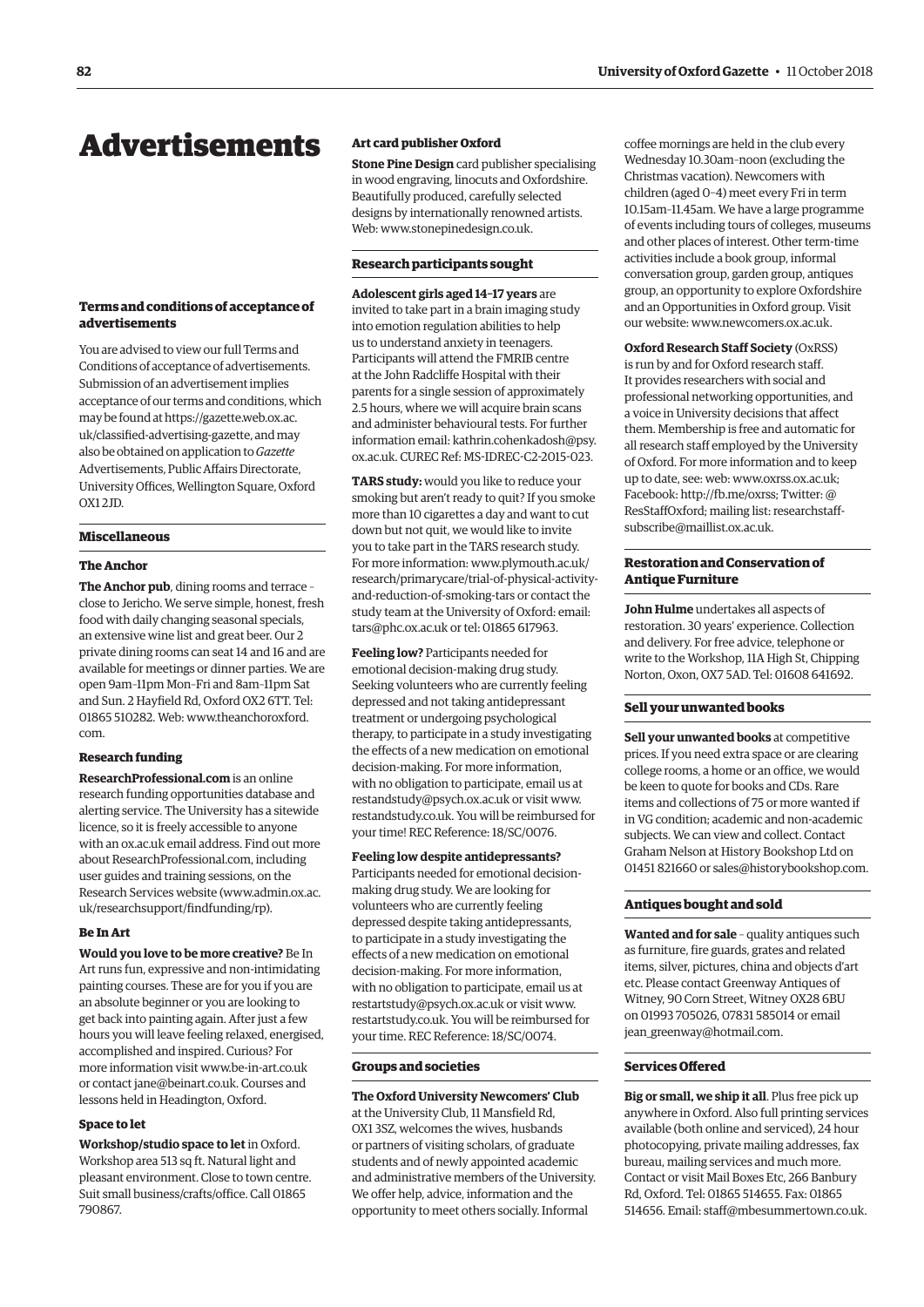Also at 94 London Rd, Oxford. Tel: 01865 [741729. Fax: 01865 742431. Email: staff@](mailto:staff@mbeheadington.co.uk) mbeheadington.co.uk.

**Carpenter/joiner**. For bookcases, wardrobes, etc, made on site to your specifications. Portfolio available. Call Rob Guthrie on 01608 677423 (evening) or 07961 444957 (daytime). Email: [rob.s.guthrie@gmail.com.](mailto:rob.s.guthrie@gmail.com)

**Airport transfer/chauffeur service**. If you are looking for a reliable and experienced transfer service I would be happy to discuss your needs. Last year I handled 328 airport transfers successfully and I have over 20 years' experience. Account customers welcome and all major credit cards accepted. Let my comfortable Audi A8 take you to Heathrow for £75! Contact Tim Middleton. Tel: 07751 [808763 or email: timothy.middleton2@](mailto:timothy.middleton@btopworld.com) btopworld.com.

#### **Independent Pensions and Financial**

**Advice**. Austin Chapel Independent Financial Advisers LLP provide bespoke pensions and financial advice to staff working for the University of Oxford. We provide Annual Allowance and Lifetime Allowance pension tax mitigation advice and calculations. In addition, we can provide projections of future pension benefits to ensure your retirement plans are on course to meet your retirement income requirements. We also offer an independent investment review service to help ensure that your investment portfolio still meets your current attitude to risk and is tax efficient. The initial meeting can be held at your workplace, home or our central Oxford offices. There is no cost for the initial meeting. For more information contact Gary [O'Neill on 01865 304094 or email gary.oneill@](mailto:gary.oneill@austinchapel.co.uk) austinchapel.co.uk.

#### **Situations Vacant**

**Are you looking for interesting and stimulating temporary work?** Are you available immediately to work in and around the Oxford area? Do you have administration or clerical skills? Then we would be very interested in talking to you. The Temporary Staffing Service is an internal department supplying temporary workers to a wide range of temporary assignments across the vast network of departments within the University. Further information: 01865 [612360, tssapply@](mailto:tssapply@admin.ox.ac.uk) admin.ox.ac.uk o[r www.admin.ox.ac.uk/tss/](www.admin.ox.ac.uk/tss/tempstaff) tempstaff.

### **Houses to Let**

**Fully furnished 3-bedroom terraced house** in east Oxford, 5 mins' walk from Magdalen Bridge. Sitting room, kitchen/diner, downstairs bathroom. 3 bedrooms and upstairs shower room and toilet. Newly decorated and newly carpeted throughout. Pleasant small garden. Near shops, restaurants, schools and transport including London and airport buses. Suit

family. Non-smokers only. No pets. Available Oct, £1,650 pcm. Tel: 01865 351745. Mob: 07733 400820.

#### **Accommodation Offered**

**Visiting academics welcomed** as paying guests for short or long stays in comfortable home of retired academic couple. Situated in quiet, leafy close in north Oxford within easy distance of main University buildings, town centre, river, shops and restaurants. Rooms have free TV, Wi-Fi, refrigerator, microwave, kettle, tea, coffee, central heating. Linen, cleaning, breakfast all included in the very moderate terms. Email: [DVL23@me.com.](mailto:DVL23@me.com)

**scottfraser** – market leaders for quality Oxfordshire property. Selling, letting, buying, renting, investing – we are here to help. Visit [www.scottfraser.co.uk fo](http://www.scottfraser.co.uk)r more information or call: Headington sales: 01865 759500; Summertown sales: 01865 553900; East Oxford sales: 01865 244666; Witney sales: 01993 705507; Headington lettings: 01865 761111; Summertown lettings: 01865 554577; East Oxford and student lettings: 01865 244666; Witney lettings: 01993 777909.

**Lovely room in Sandford-on-Thames**. A quiet, light and airy end-of-terrace house, with plenty of space, wonderful views and a lovely garden. The bedroom looks out over open fields, has a comfortable double bed and storage. Bathroom shared occasionally. Strong Wi Fi connection, fully equipped kitchen, off-street parking and a hive of friendly bees in the garden. £100 pw, £480 pcm Mon–Fri, or £550 full week. Call Hazel on 01865 682611 for details.

#### **Self-catering Apartments**

**Visiting Oxford?** Studio, 1-, 2- and 3-bed properties conveniently located for various colleges and University departments. Available from 1 week to several months. Apartments are serviced, with linen provided and all bills included. Details, location maps and photos can be found on our website at [www.](http://www.shortletspace.co.uk) [shortletspace.co.uk. Co](http://www.shortletspace.co.uk)ntact us by email on [stay@shortletspace.co.uk or](mailto:stay@shortletspace.co.uk) call us on 01993 811711.

**Shortlet studios** for singles or couples needing clean, quiet self-catering accommodation for weeks or months. Handy for High St (town, colleges), Cowley Rd (shops, restaurants), University sportsground (gym, pool), Oxford Brookes campuses, buses (London, airports, hospitals). Modern, selfcontained, fully furnished including cooking and laundry facilities, en-suite bathroom, Wi-Fi broadband, TV/DVD/CD, central heating, cleaning and fresh linen weekly. Off-road parking for cars and bikes. Taxes and all bills [included. Enquiries: stay@oxfordbythemonth.](mailto:stay@oxfordbythemonth.com) com.

#### **Looking for 5-star serviced accommodation**

right in the heart of the city? Swailes Suites offer city centre, award-winning maisonettes and apartments providing that 'home from home' feel that will help you get the most out of your stay. The Swailes Suites 'easy in, easy out' flexible booking arrangements, from 3 days to 6 months, together with good transport links make arrival and departure hassle-free. Check out our website at [www.](http://www.swailessuites.co.uk) [swailessuites.co.uk, co](http://www.swailessuites.co.uk)ntact Debbie on 01865 318547 or email [debbie@nops.co.uk. Of](mailto:debbie@nops.co.uk)fice established more than 25 years in 47 Walton Street, Jericho, OX2 6AD.

#### **Holiday Lets**

**Cornwall cottage** and restored chapel in quiet hamlet on South West Coast Path within 100m of the sea and minutes from Caerhays and Heligan. Each property sleeps 6. Comfortably furnished, c/h, wood burner and broadband. Ideal for reading, writing, painting, walking, bathing, bird watching. Beautiful beach perfect for bucket and spade family holidays. Short winter breaks available from £250. Tel: 01865 558503 or 07917 864113. Email: [gabriel.amherst@btconnect.com. Se](mailto:gabriel.amherst@btconnect.com)e: [www.](http://www.cornwallcornwall.com) [cornwallcornwall.com.](http://www.cornwallcornwall.com)

#### **Choose from over 11,000 holiday villas**

and apartments in Spain with Clickstay. We make it easy for you to make the perfect choice with our verified renter reviews and a dedicated customer services team. You can choose from modern apartments in Mallorca to whitewashed traditional fincas in Tenerife from just £73 pw! Many of our rental properties have private pools, sea views and large gardens with BBQ facilities. See: [www.](http://www.clickstay.com/spain) [clickstay.com/spain.](http://www.clickstay.com/spain)

#### **Property for Sale**

**Mosaics, Oxford** – an exciting new development and demonstrator NHS Healthy New Town – within easy reach of the city and Headington via networks of cycle routes and public transport. Stylish and architecturally elegant properties: from 1-bedroom modern apartments to spacious detached family houses. Show apartment and home open daily 10am–5.30pm. Help to Buy available. Contact Savills: 01865 269010. For more information see: [http://mosaicsoxford.co.uk.](http://mosaicsoxford.co.uk)